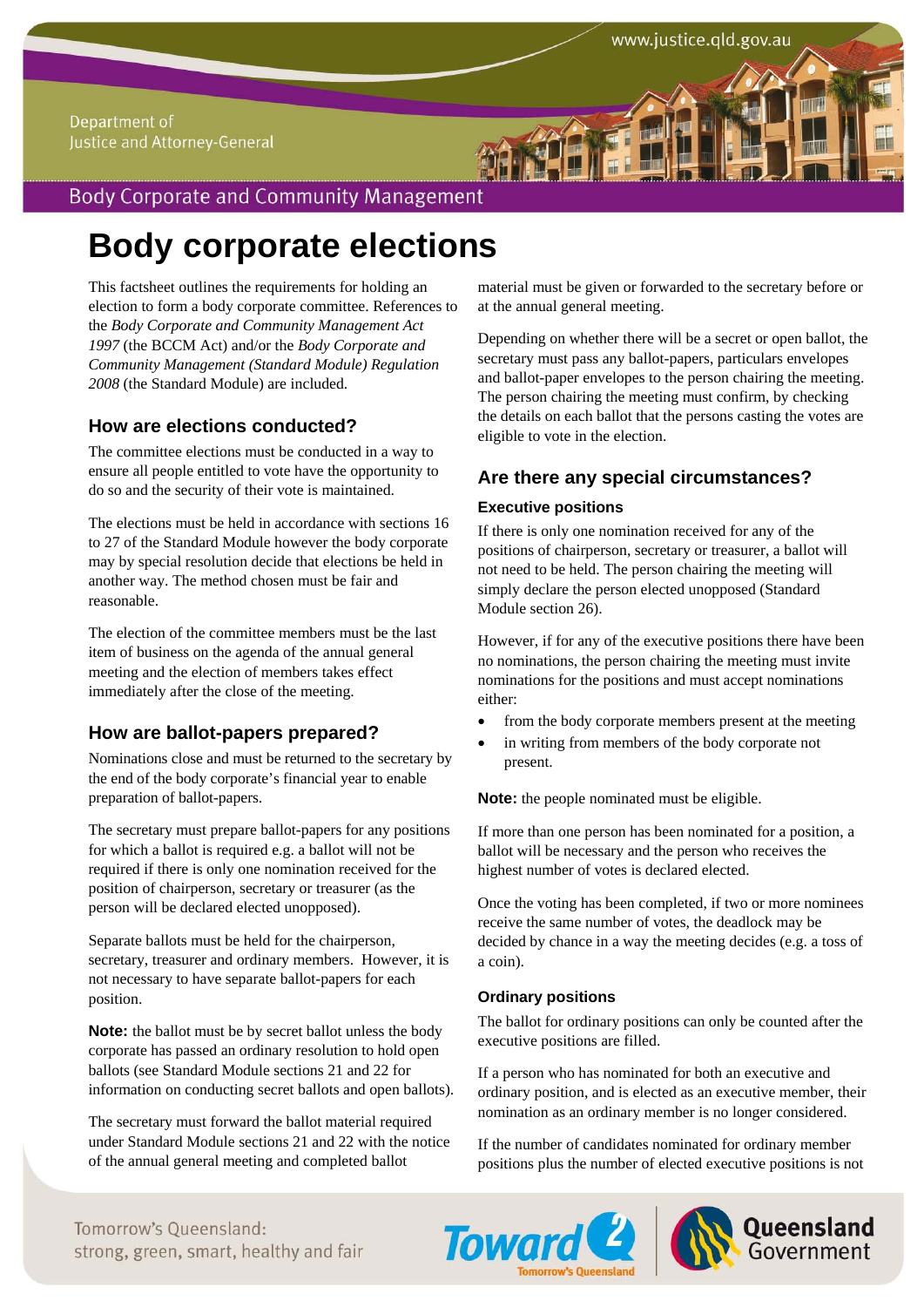more than the required number of members for the committee, the person chairing the meeting must declare the candidates elected as ordinary members.

Also, if the number of candidates nominated for ordinary member positions plus the number of elected executive positions is less than the required number of members for the committee, the person chairing the meeting must invite nominations at the meeting for ordinary positions to bring the total number of all committee members to not more than the required number.

This means nominations must be invited:

- in a scheme of seven or more lots where the number of nominations is fewer than seven, or
- in a scheme of fewer than seven lots where the number of nominations received is fewer than the number of lots in the scheme.

Usually co-owners of a lot are restricted from having more than one co-owner on the committee. However, where the number of candidates is less than the required number, if one co-owner of a lot has been elected to the committee, one other co-owner of the lot may be nominated as an ordinary member to bring the total number of voting members of the committee to three. The person chairing the meeting must invite nominations from the floor of the meeting and must accept nominations in writing from members of the body corporate not present.

Depending on how many candidates there are and the number of ordinary positions to be filled, the persons who receive the most number of votes, in descending order, must be declared elected as ordinary members.

Once the voting has been completed, if two or more nominees receive the same number of votes, the deadlock may be decided by chance in a way the meeting decides (e.g. a toss of a coin).

For both executive and ordinary positions, the person chairing the meeting must declare the result of the election and state the number of votes cast for each candidate. The number of votes cast for each candidate must be recorded in the minutes of the general meeting.

Refer to Standard Module sections 21, 22 and 24.

## **What happens if a committee fails to be elected at the annual general meeting?**

If at least one executive position is not filled, or the total number of voting members is less than three, an extraordinary general meeting must be called.

At the extraordinary general meeting, the body corporate may appoint a person who is eligible to be a member of the committee to fill any vacancy. It is not necessary to conduct an election.

If one co-owner of a lot has been elected to the committee,

one other co-owner of the lot may be nominated as an ordinary member of the committee, but only to bring the number of voting members of the committee to three.

The agenda of the extraordinary general meeting must also include a motion to approve the engagement of a body corporate manager under Chapter 3 Part 5 of the Standard Module.

The motion will only be considered if:

- at least one executive member position is not filled or
- the total number of voting members is less than three.

If the body corporate engages a body corporate manager under Chapter 3 Part 5 engagement all committee member positions are vacated and there will not be a committee.

Refer to Standard Module sections 29 to 32.

### **What is the standard term of office?**

A committee member's position becomes vacant if the member:

- resigns by written notice to the chairperson or secretary
- is not present personally or by proxy at two consecutive meetings of the committee without the committee's leave
- is convicted of an indictable offence (whether or not a conviction is recorded)
- is removed from office by an ordinary resolution of the body corporate
- becomes ineligible to hold the position dies.

A member becomes ineligible if:

- at the time the member was elected he or she was a member of the body corporate, but has since sold his or her lot and is therefore no longer a member of the body corporate, or
- he or she was not a member of the body corporate but was nominated by a member of the body corporate who has since sold their lot and is therefore no longer a member of the body corporate.

Another example of when a member is no longer eligible is when the member is engaged as a body corporate manager or service contractor or is authorised as a letting agent.

Refer to Standard Module section 33.

#### **How does the committee fill vacancies?**

If the member is removed from office by an ordinary resolution of the body corporate at a general meeting, the body corporate may at the same general meeting appoint a person who is eligible to fill the vacancy.

It is not necessary to conduct an election, as would normally be the case for the annual general meeting. For example, invitations to nominate do not need to be sent to lot owners.